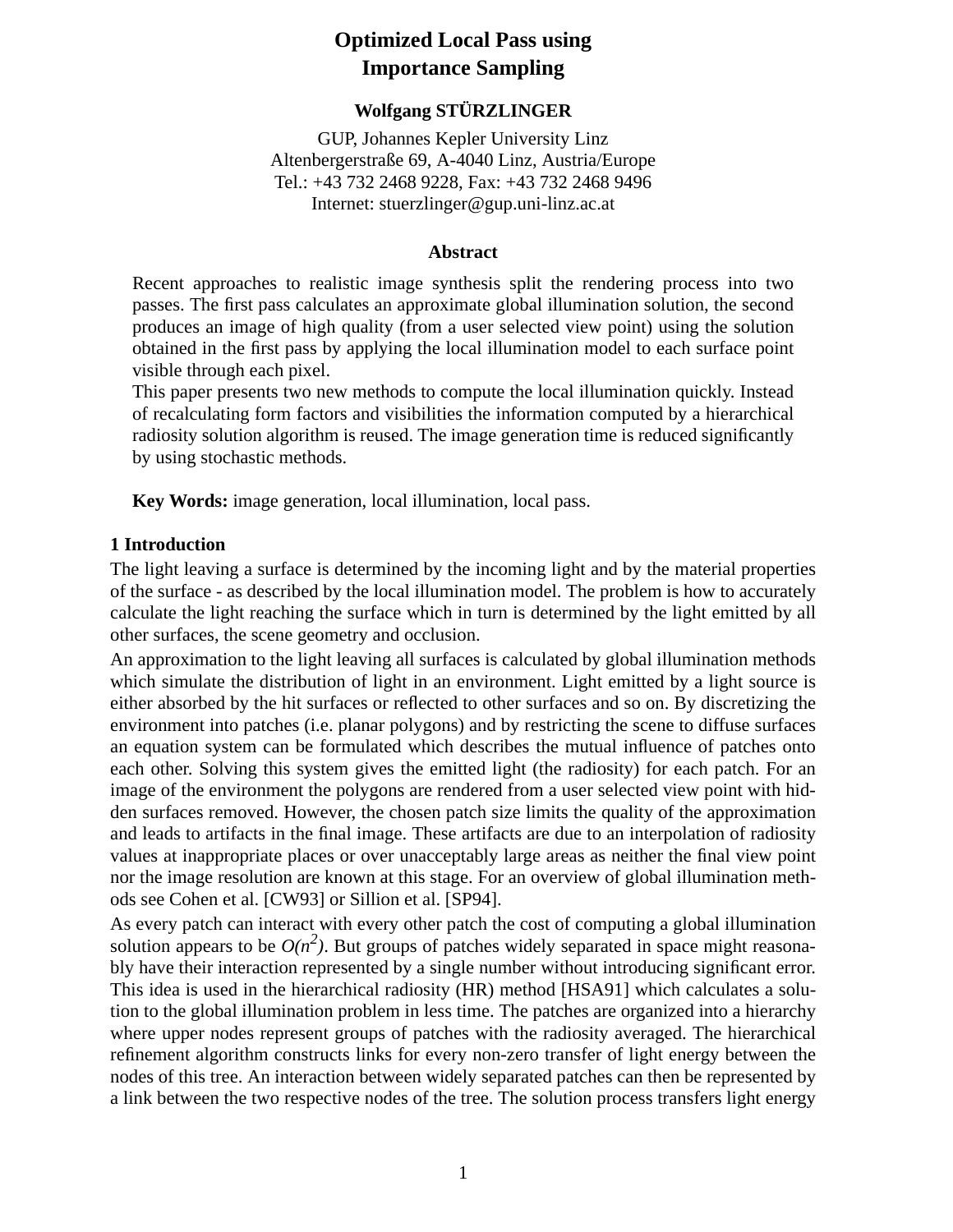using the links and distributes this energy up and down in the tree.

This first HR algorithm created a tree for every surface, thereby creating  $O(s^2 + n)$  links where *s* is the number of surfaces and *n* the number of patches. A later work [SAG94] improved the running time to  $O(s \log s + n)$  and the number of links to  $O(s + n)$  by clustering all patches using a bounding volume hierarchy.

Rendering the hierarchical radiosity solution still produces images with artifacts. The most prominent errors are caused by the discontinuities in the illumination at shadow boundaries. Lischinski et al. [LTG93] subdivided the mesh along those lines to produce more accurate results.

More correct images are obtained by a so called local pass. First the surface point visible through each pixel is determined, then the light leaving the surface at this point is calculated from the incident illumination (using the results of the global illumination solution) and the material properties. Approaches based on traditional radiosity algorithms have to recompute visibilities and form factors to all patches. The hierarchical radiosity method stores this information as links. The incident illumination can be computed quickly by following the links.

This paper presents two new methods for quickly computing the local illumination of a surface point using the results of a HR algorithm. Instead of following all links and recomputing all visibilities and form factors stochastic methods are used to reduce the computational effort.

After a brief overview of the local pass and previous work, the new methods are discussed following the presentation of Lischinski et al. [LTG93]. The last section concludes with results and directions for further research.

# **2 Local Pass: Local Illumination at Each Pixel**

The local pass method evaluates the local illumination model at each surface point visible through the pixels of an image. This allows to compute high quality images from an approximate global illumination solution and avoids the artifacts of the discretized global illumination solution.

A picture is generated by finding the surface point *x* visible at each pixel and obtaining the colour of this pixel by computing the irradiance of *x* and applying the local illumination model.

# **2.1 Local Illumination Model**

The local illumination model describes the relationship between the irradiance *H* of a point *x* (the "incoming" light) and the reflected light. For the diffuse case the radiosity *B* equals the irradiance multiplied by the reflectivity of the surface plus its emission:

$$
B(x) = E(x) + \rho(x)H(x)
$$
 (1)

where *E* is the emission and  $\rho$  is the reflectivity of *x*'s surface. The incoming light for a point *x* is given by

$$
H(x) = \frac{1}{\pi} \int_{\Omega} B(\vec{\omega}) \cos \Theta d\vec{\omega}
$$
 (2)

which integrates the radiosity *B* coming from all possible directions  $\vec{\omega}$  on the hemisphere  $\Omega$ weighted by the cosine of the angle  $\Theta$  between  $\overrightarrow{\omega}$  and the normal vector of x's surface. The radiosity coming from each direction  $B(\vec{\omega})$  is calculated from the surface point *y* visible in the direction  $\vec{\omega}$  and its radiosity  $B(y)$  obtained from a previous global illumination solution.

The emitted radiance of a fully visible polygon *A* with constant radiosity *B* towards a point *x* is (see e.g. [BRW89]):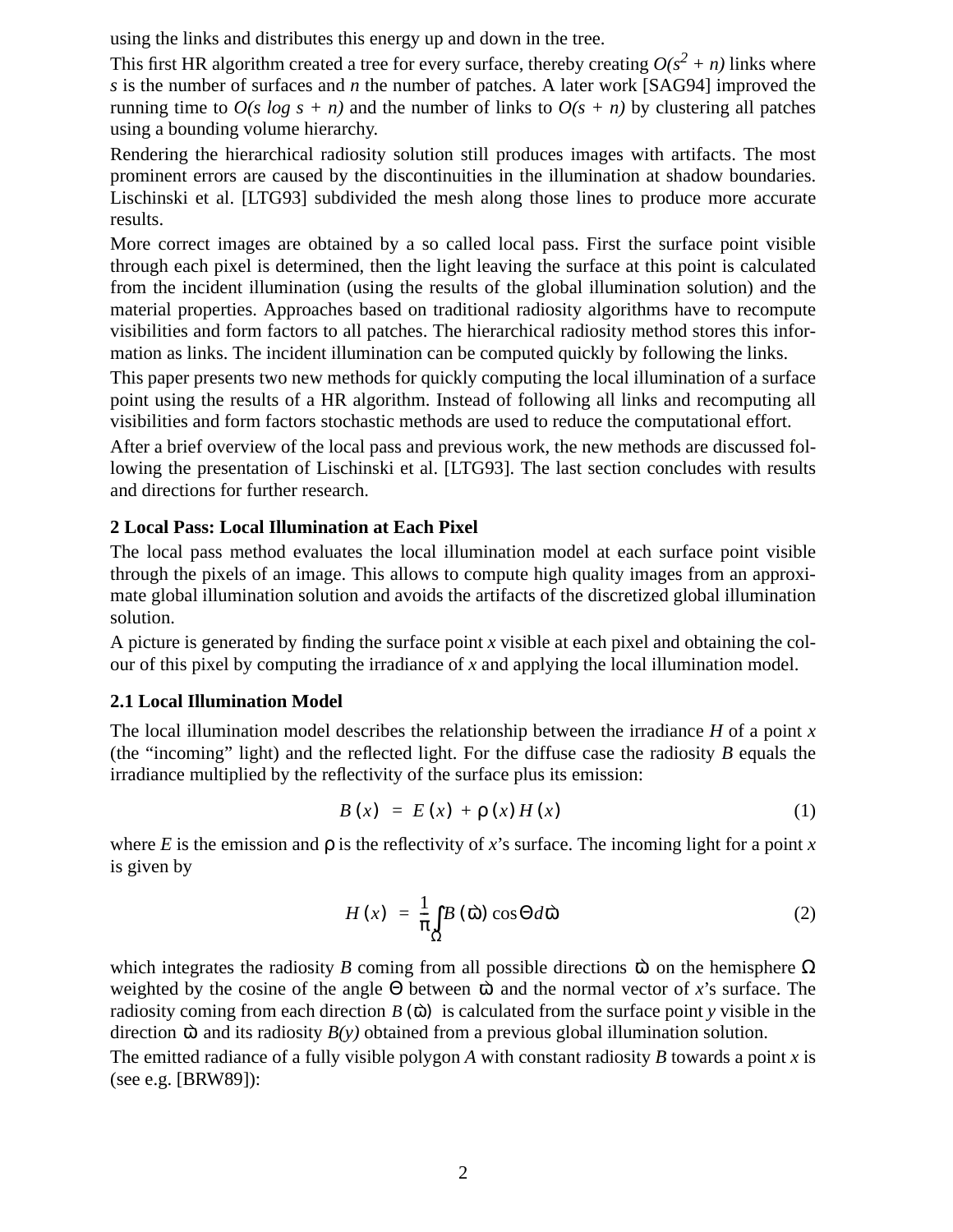$$
H(x, A) = B(A) \cdot \underbrace{\frac{1}{2\pi} \sum_{a \in A} N \cdot \Gamma_a}_{FF(x, A)}
$$
(3)

where *a* are the edges of the polygon and *N* is the normal vector of *x*'s surface.  $\Gamma_a$  is the vector normal to the plane defined by *x* and the edge *a* and length equal to the angle  $\gamma_a$  (see figure 1). The geometry dependent term in equation (3) is also called the form factor  $FF(x,A)$ .



Figure 1: Geometry for form factor of a polygon

General scenes consist of several polygons and occlusion must be taken into account. Let  $A^{vis(x)}$  be the part(s) of *A* visible from *x*. One way to compute the irradiance *H(x)* is:

$$
H(x) = \sum_{A} B(A) \cdot FF(x, A^{\text{vis}}(x)) \tag{4}
$$

The visible parts of all polygons can be identified by projection methods [SS95]. A computationally cheaper alternative is to cast a number of rays from *x* to the polygon in order to estimate the visibility  $Vis(x, A)$  by the ratio of unblocked rays to the total number of rays.

#### **2.2 Local Pass**

The local pass method evaluates the local illumination model at each surface point visible through the pixels of an image.

Rushmeier [Rush88] describes a two-pass approach in which the first pass consists of a constant element radiosity solution computed using the progressive refinement algorithm. During the rendering pass the hemisphere integral is evaluated using Monte Carlo methods. The direct illumination (illumination from primary light sources) is calculated for each pixel, because of its dominant contribution to the illumination for most pixels. Random rays are used to compute an approximation to the local illumination. Shirley [Shir94] describes a similar approach but uses a full path tracing method to evaluate the indirect illumination.

A different approach was presented by Shirley [Shir91], where only the direct illumination is computed using stochastic methods. The indirect illumination is interpolated from the mesh. Kok et al. [KJ92] describe a generalization of this approach in which illumination due to the most significant secondary reflectors as well as the emitters is recomputed during rendering, based on information gathered during the radiosity pass.

Reichert [Reic92] calculates the local illumination for a point *x* by calculating the form factor and visibility to each element and summing up the contributions. This method is quite costly as all elements have to be processed for every pixel.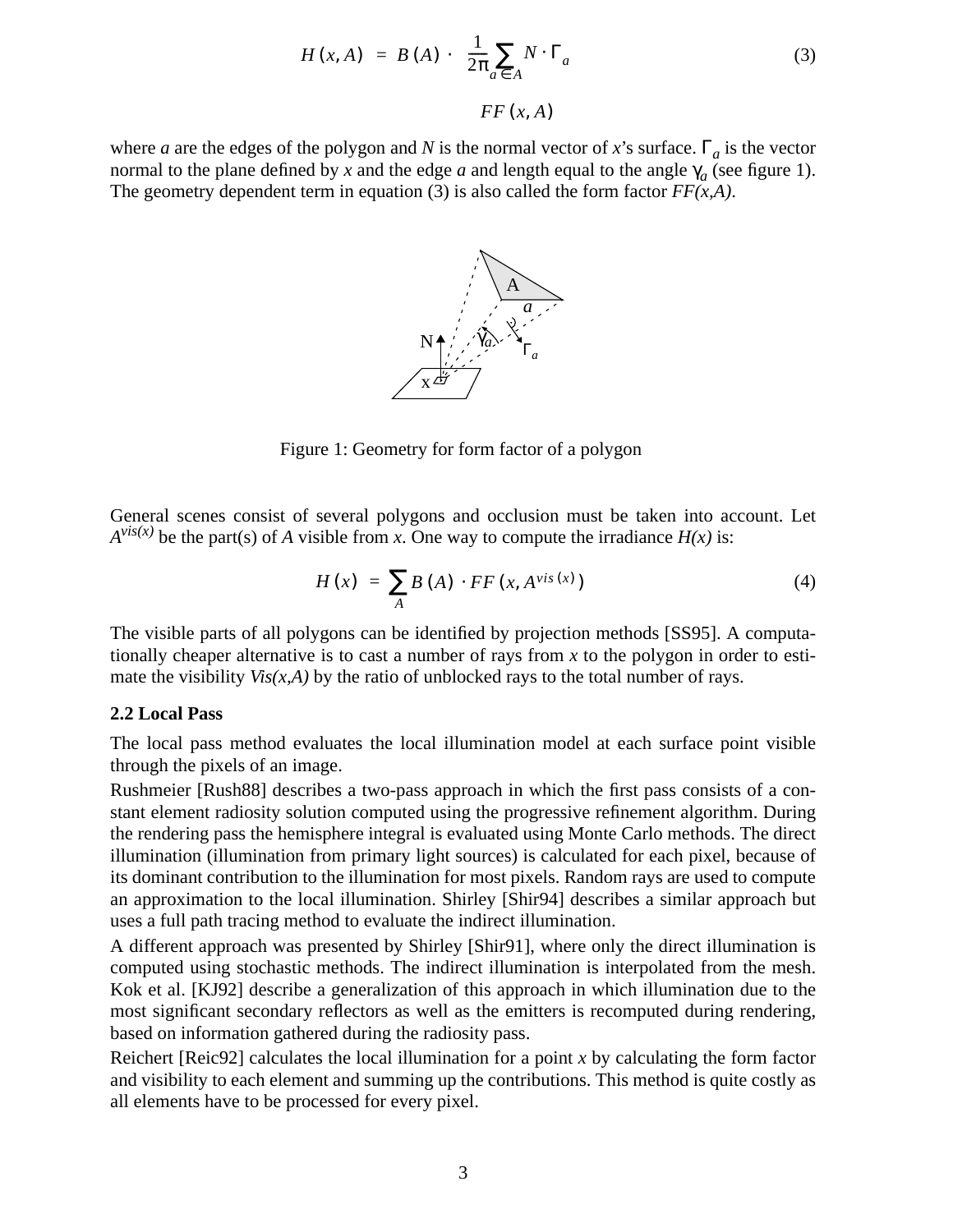The RADIANCE System [Ward94] computes a global illumination solution by caching irradiance samples in the scene, instead of using a progressive refinement algorithm. The indirect illumination is computed by interpolating the irradiance of nearby samples, if appropriate. Otherwise new irradiance samples are created by stochastic sampling.

All above methods (except [Ward94]) use the results of a progressive refinement radiosity algorithm. As it is impractical to store all form factors and visibilities which were computed by the algorithm, a local pass method cannot take advantage of previously computed information.

Lischinski et al. [LTG93] use a hierarchical radiosity solution to compute the local illumination for each pixel. His approach is discussed below.

# **3 Optimized Local Pass**

The complexity of a brute force local pass is proportional to the number of pixels times the cost of computing the local illumination. All approaches based on non-hierarchical solutions have to recompute form factors and visibilities of other patches, as it is impractical to store information for all potential  $O(n^2)$  interactions. A hierarchical refinement algorithm constructs links for every transfer of light energy between patches. The algorithm creates only *O(n)* links. The existence of a link signifies that a patch has an non-zero influence onto another. This knowledge can be reused for the computation of local illumination.

Lischinski et al. [LTG93] compute the local illumination of a surface point *x* by following all the links and summing up the contributions. As the links express area-to-area interactions the results are averaged over the area of the patch. To compute more precise results some or all of the participating terms can be recomputed. Lischinski presents four methods which are discussed here for comparison purposes:

**Method A:** The simplest approach is to use the radiance stored at the hierarchy leaf that contains *x*. This method has no further overhead. The accuracy of the resulting value equals the accuracy of the global pass solution.

**Method B:** Each link stores the unoccluded form factor from the centre of the hierarchy leaf to the corresponding source, as well as the visibility factor. To obtain a more accurate value the form factor from the point *x* to each source can be recomputed. Multiplying this value with the stored visibility yields a more accurate result.

**Method C:** The next logical step is to recompute the visibility from the point *x* to each source. Due to the cost of solving the visibility problem exactly, this approach is quite costly. The only remaining error is now the inaccuracy of the global illumination solution due to the discretization of the environment into patches.

**Method D:** To reduce the cost, visibility is recomputed only for primary light sources. This is justified by the fact that primary sources are typically responsible for the most noticeable changes in illumination, i.e. responsible for the most noticeable shadow boundaries.

Instead of recomputing all visibilities or only the primary light source visibilities, the information supplied by the links can be used to recompute visibilities only if the contribution of a link is significant, as a far away light source has almost no influence on the illumination of a given patch.

**Method E:** This approach follows methods C as presented above. But instead of recomputing all visibilities, a stochastic method is used to reduce the cost.

The radiosity value stored at the patch is an approximation to the true value of a point *x* on the patch. More precise it has been computed and can be recomputed by summing the contributions of all links by weighting the source's radiosity of each link by the respective form factor and visibility factor.

The radiosity value of the patch can be used to determine the potential relative contribution of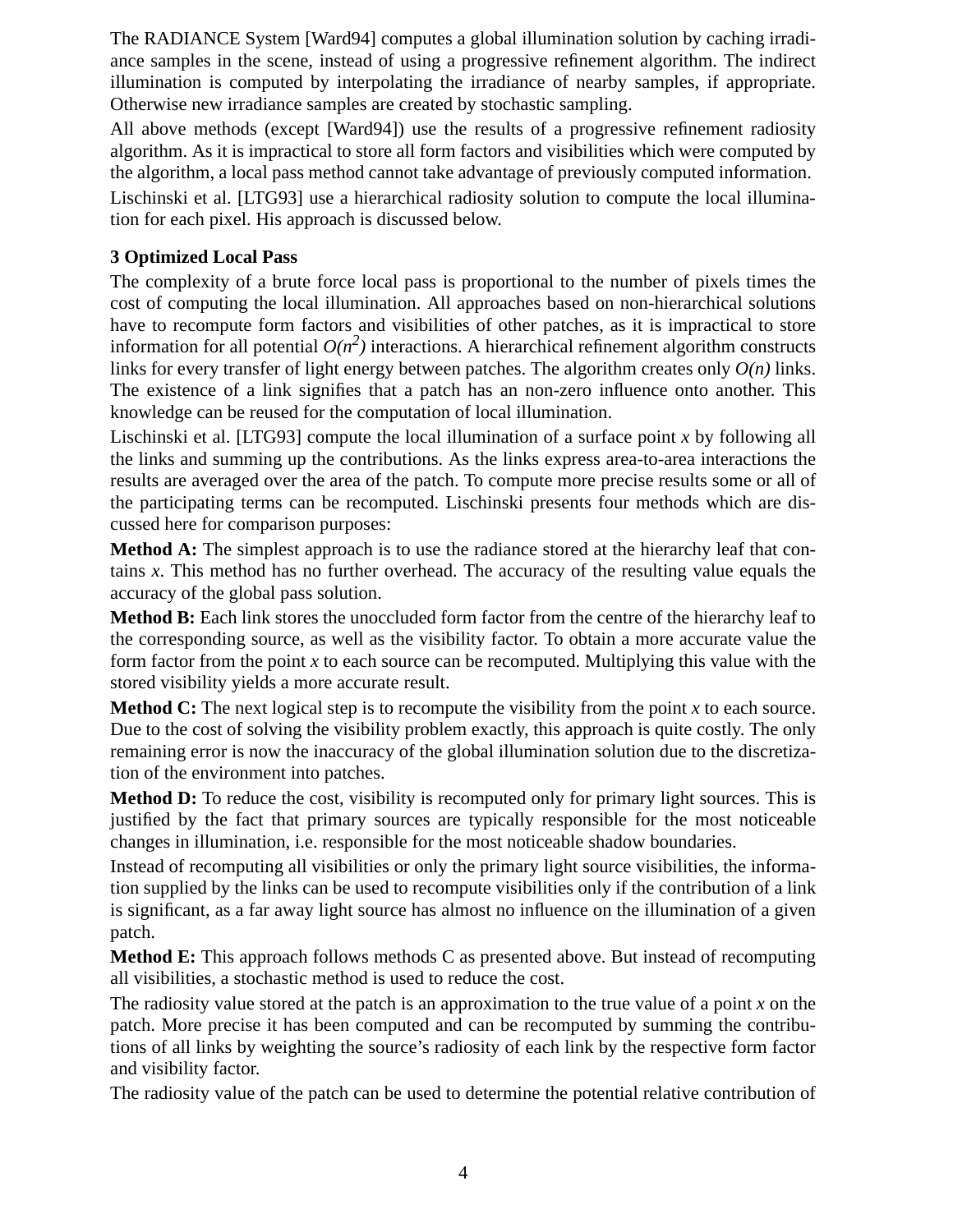each link. This in turn can be used to determine visibilities only as precise as indicated by this contribution. A link with a strong contribution merits an exact visibility computation, whereas a link to a relatively dark patch needs almost or no visibility re-computation at all. To avoid systematic errors we have chosen to use importance sampling to determine the number of rays to cast to a light source (see e.g. the Stochastic Ray Method [NPTN95]). A discrete cumulative distribution function  $F$  for the contribution of the links  $C_i$  is defined by:

$$
F_j = \frac{\sum_{i=1}^{j} C_i}{\sum_{i=1}^{N} C_i}
$$
 (5)

The stored radiosity of a patch is used as denominator for this expression. The numerator can be calculated incrementally while iterating through the links.

An advantage of this approach is that the total number of rays *N* for the sampling can be the same for each sampling point *x*. As the cost of the visibility computation overshadows the cost of the other computations the number of rays influences the time for the local pass almost linearly.

**Method F:** Analysing the performance of method E shows that many rays are used to determine visibility between fully visible patches. This happens when the stored visibility of a link is one (i.e. fully visible) and no other patch is situated between the linked patches. The contribution of the link is then potentially high and a proportional number of rays is used to determine the visibility, which is not necessary.

If shaft culling [HW91] has been used as a speed up technique during the global illumination solution it can be easily determined if two patches are mutually fully visible. This information can easily be stored as a flag for each link.

This flag can be used to classify the links of a patch into two sets:

- 1. All links with predetermined full visibility. Clearly it is not necessary to recompute visibilities for this set.
- 2. All other links. A point *x* on the patch may see nothing, some part or everything of the source patch pointed to by the link, therefore it is necessary to compute the visibility. These links occur along the shadow boundaries caused by the source patch.

The contributions of links of the first set are computed with method B above - only the form factor is recomputed. The links of the second set are handled as in method E - stochastic sampling is used to determine the visibility. The denominator of equation (5) has to be calculated in advance.

The advantage of this method is that the computational effort is concentrated where the global illumination solution is inaccuracte - along shadow boundaries. Both new methods are summarized as pseudocode in figure 2 (for pseudocode for Methods A-D see [LTG93]).

### **4 Implementation and Results**

The current implementation of the local pass method runs on a Silicon Graphics workstation. The results shown were obtained with a scene consisting of 2461 polygons (see figure 3). The hierarchical global illumination solution took 2513 second to compute and produced approximately 30000 links. A comparison of the run times for methods A to F for the generation of an 512x512 image is given in table 1. The image produced by method E has some minor flaws along the shadow boundaries, as few or no rays were used there to recompute visibilities. The result of Method F is practically identical to the result of method C.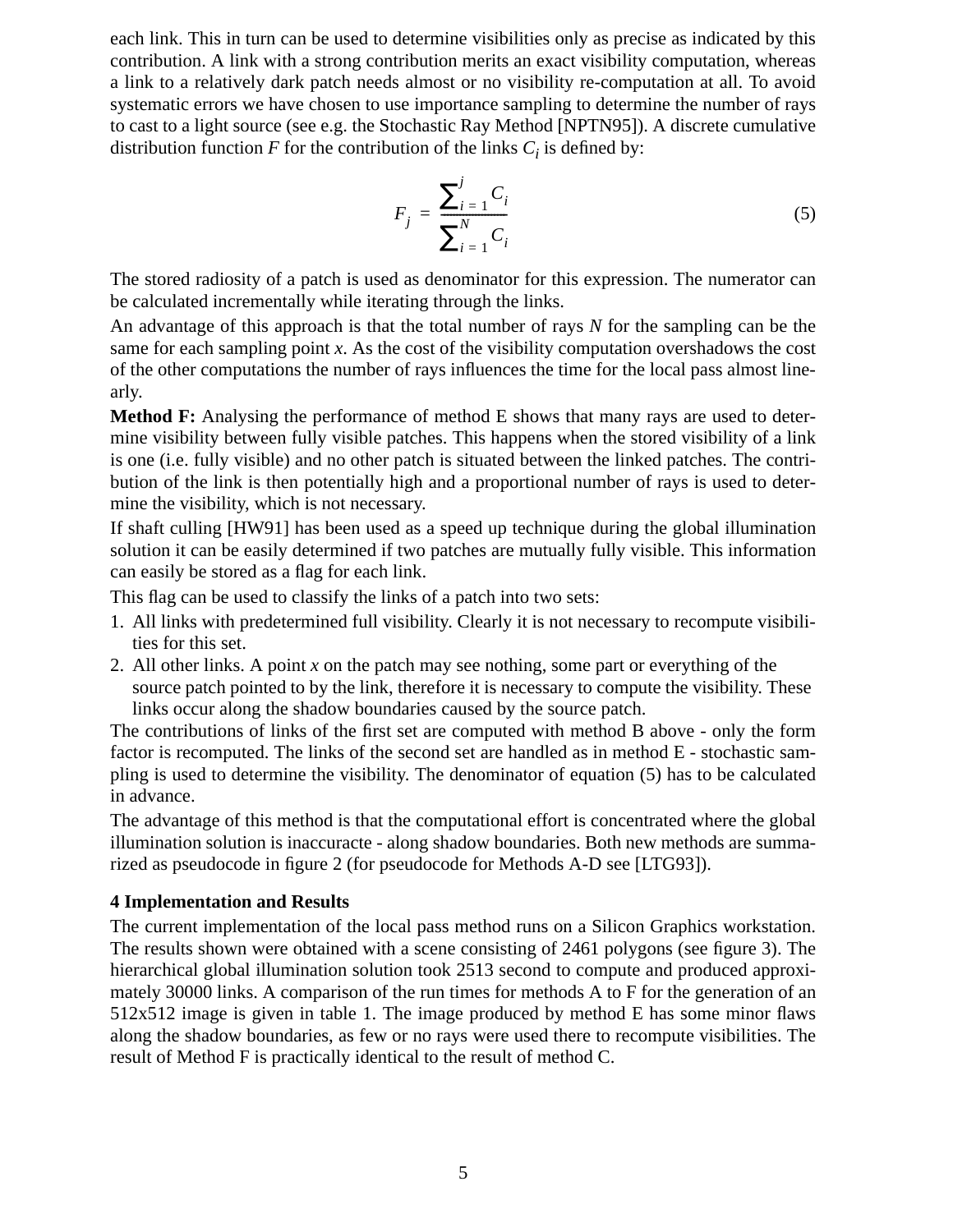```
Spectrum Shade(Node n, Point x)
     if ShadeMethod is E
          total = node.rad
     else if ShadeMethod is F
           total = 0for all node.links do
                if not link.fully_visible
                      total += link.source.radiosity * link.ff * link.visibility
     rad = 0for all node.links do
           ff = FormFactor(x,link, source)num_rays = 0
           if (ShadeMethod is E) or (ShadeMethod is F and not link.fully_visible)
                determine num_rays using equation 5 with total as denominator
           v = \text{Visibility}(x, \text{link}.\text{source}, \text{num\_rays})rad += ff * v * link.source.radiosity
     return rad
Real Visibility(Point x, link Link, int num_rays)
     if num_rays != 0
          v = 0for i = 1 to num\_raysv += VisibilityRay(x,link.source) / num_rays
     else
           v = link.visibility
return v
```
Figure 2: Optimized local pass pseudocode



Figure 3: Sample scene

| Method            | А   | B   |      |     | E    | F    |
|-------------------|-----|-----|------|-----|------|------|
| time in sec       | 176 | 847 | 3937 | 982 | 1050 | 1130 |
| shadow rays/pixel |     |     | 213  | 16  | 16   | 16   |

Table 1: Statistics for Local Pass Methods

### **5 Conclusion and Further Extensions**

Two methods were presented to speed up the the local pass. Instead of recomputing information already calculated during the hierarchical global illumination pass, this information is reused if appropriate. The image generation time is reduced significantly by using stochastic methods. An interesting property of the presented method is that the performance is comparea